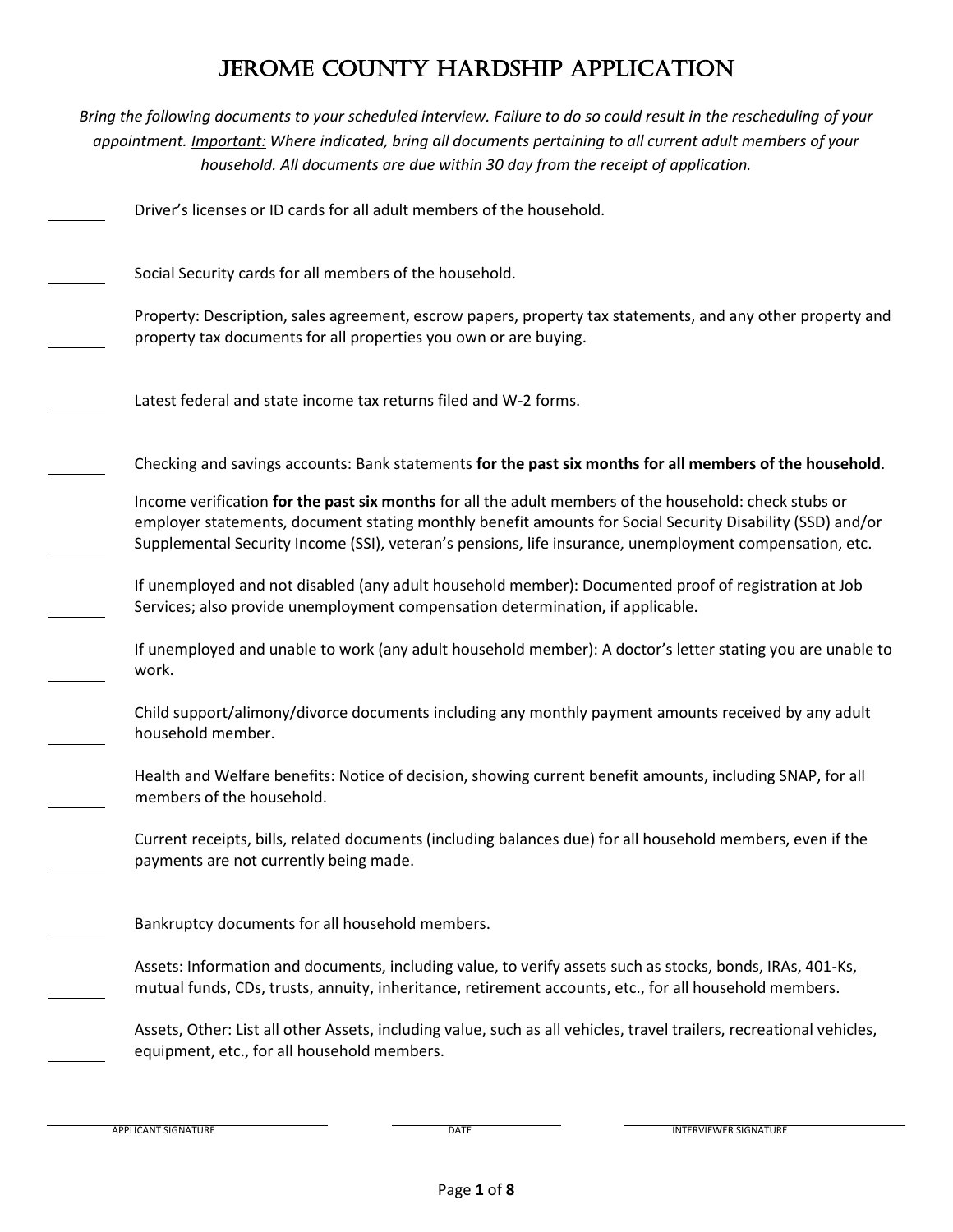|                                      | APPLICATION NO. |  |
|--------------------------------------|-----------------|--|
| <b>FOR OFFICE</b><br><b>USE ONLY</b> | PARCEL NO.      |  |
|                                      | NAME:           |  |

| <b>FIRST NAME</b>                         | MIDDLE INITIAL       | LAST NAME       |                                    | <b>DATE OF BIRTH</b> |
|-------------------------------------------|----------------------|-----------------|------------------------------------|----------------------|
|                                           |                      |                 |                                    |                      |
| <b>RESIDENCE ADDRESS</b>                  |                      | <b>CITY</b>     | <b>STATE</b>                       | <b>ZIPCODE</b>       |
|                                           |                      |                 |                                    |                      |
|                                           |                      |                 |                                    |                      |
| MAILING ADDRESS (IF DIFFERENT FROM ABOVE) |                      | <b>CITY</b>     | <b>STATE</b>                       | <b>ZIPCODE</b>       |
|                                           |                      |                 |                                    |                      |
|                                           |                      |                 |                                    |                      |
| <b>HOME PHONE</b>                         | <b>CELL PHONE</b>    |                 | LAST COUNTY AND STATE OF RESIDENCE |                      |
| WIDOW/WIDOWER:                            | $\Box$ Yes $\Box$ No | <b>VETERAN:</b> |                                    | $\Box$ Yes $\Box$ No |

| Please answer these questions about all persons currently living in your household. |                                            |     |                          |                    |
|-------------------------------------------------------------------------------------|--------------------------------------------|-----|--------------------------|--------------------|
| <b>NAME</b><br>(First Middle Last)                                                  | <b>Relationship to</b><br><b>Applicant</b> | Age | <b>Student</b><br>Yes/No | Employed<br>Yes/No |
| Applicant                                                                           | <b>SELF</b>                                |     |                          |                    |
|                                                                                     |                                            |     |                          |                    |
|                                                                                     |                                            |     |                          |                    |
|                                                                                     |                                            |     |                          |                    |
|                                                                                     |                                            |     |                          |                    |
|                                                                                     |                                            |     |                          |                    |

Have you ever applied for property tax hardship exemption in Jerome County in the past?

 $\Box$  Yes  $\Box$  No

If yes, when did you apply? \_\_\_\_\_\_\_\_\_\_\_\_\_\_\_\_\_\_\_\_\_\_\_\_\_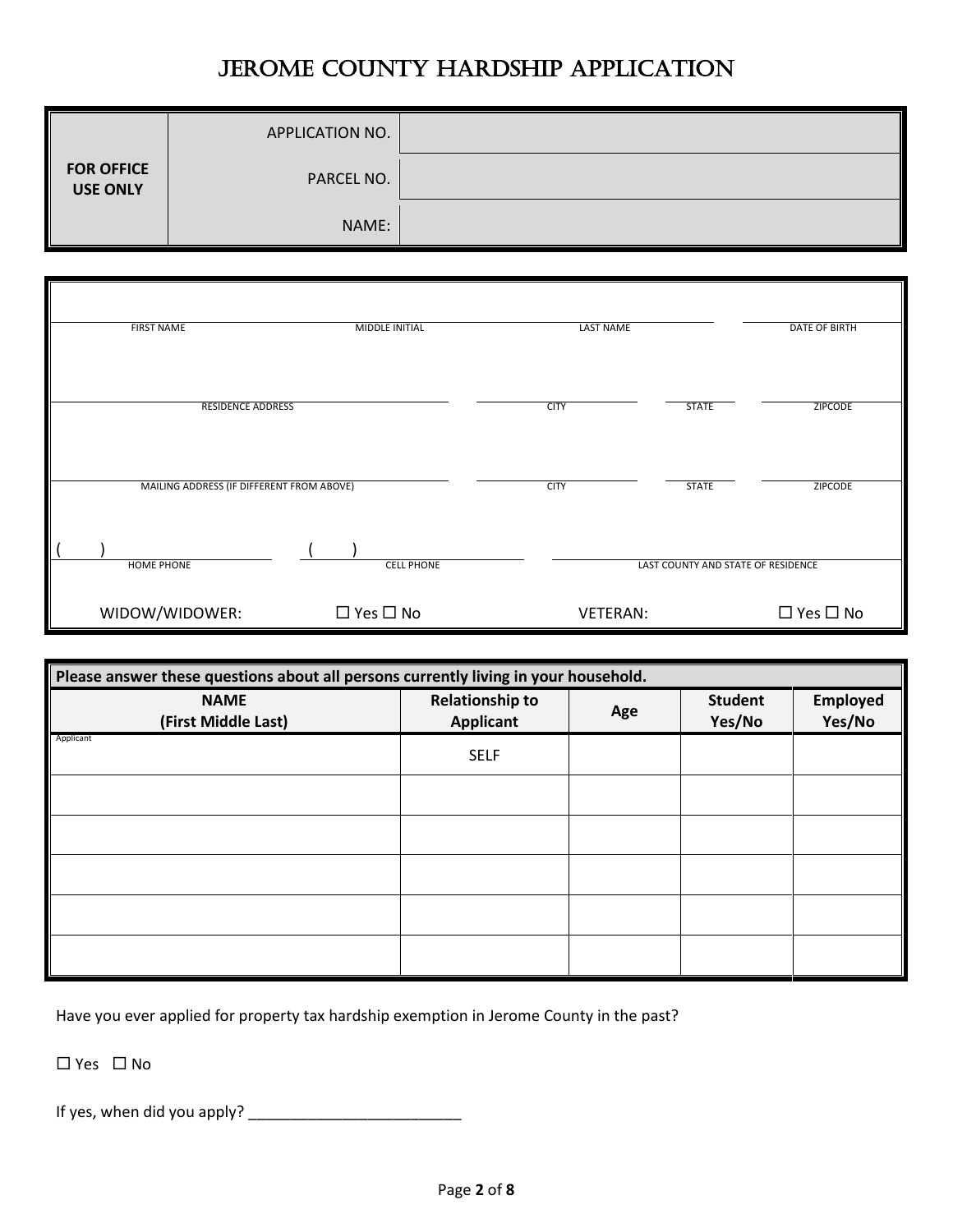List your present or most recent employers for each adult household member:

| 1. Applicant:                                                    | <u> 1980 - Johann Stein, marwolaethau a bhann an t-Amhair an t-Amhair an t-Amhair an t-Amhair an t-Amhair an t-A</u> |                                                             |                  |                                        |
|------------------------------------------------------------------|----------------------------------------------------------------------------------------------------------------------|-------------------------------------------------------------|------------------|----------------------------------------|
| Name & address                                                   |                                                                                                                      |                                                             |                  |                                        |
|                                                                  |                                                                                                                      |                                                             | $\square$ Weekly | $\square$ Biweekly<br>$\square$ Salary |
|                                                                  |                                                                                                                      |                                                             |                  |                                        |
| Are you registered with local Job Services?                      | $\Box$ Yes $\Box$ No                                                                                                 |                                                             |                  |                                        |
| Have you applied for SSD or SSI?                                 | $\square$ Yes $\square$ No                                                                                           | Reason:                                                     |                  |                                        |
|                                                                  |                                                                                                                      |                                                             |                  |                                        |
|                                                                  |                                                                                                                      |                                                             |                  |                                        |
| Name & address                                                   |                                                                                                                      |                                                             |                  |                                        |
|                                                                  |                                                                                                                      |                                                             | $\square$ Weekly | $\square$ Biweekly<br>$\square$ Salary |
|                                                                  |                                                                                                                      |                                                             |                  |                                        |
| Are you registered with local Job Services? $\Box$ Yes $\Box$ No |                                                                                                                      |                                                             |                  |                                        |
| Have you applied for SSD or SSI?                                 | $\Box$ Yes $\Box$ No                                                                                                 | Reason:                                                     |                  |                                        |
| Status of Application: The Contract of Application:              |                                                                                                                      |                                                             |                  |                                        |
|                                                                  |                                                                                                                      |                                                             |                  |                                        |
| Name & address<br>of employer:                                   |                                                                                                                      |                                                             |                  |                                        |
|                                                                  |                                                                                                                      |                                                             | $\square$ Weekly | $\Box$ Biweekly<br>$\square$ Salary    |
|                                                                  |                                                                                                                      |                                                             |                  |                                        |
| Are you registered with local Job Services?                      | $\Box$ Yes $\Box$ No                                                                                                 |                                                             |                  |                                        |
| Have you applied for SSD or SSI?                                 | $\Box$ Yes $\Box$ No                                                                                                 | Reason:                                                     |                  |                                        |
| <b>Status of Application:</b>                                    |                                                                                                                      | <u> 1989 - Johann Stoff, amerikansk politiker (d. 1989)</u> |                  |                                        |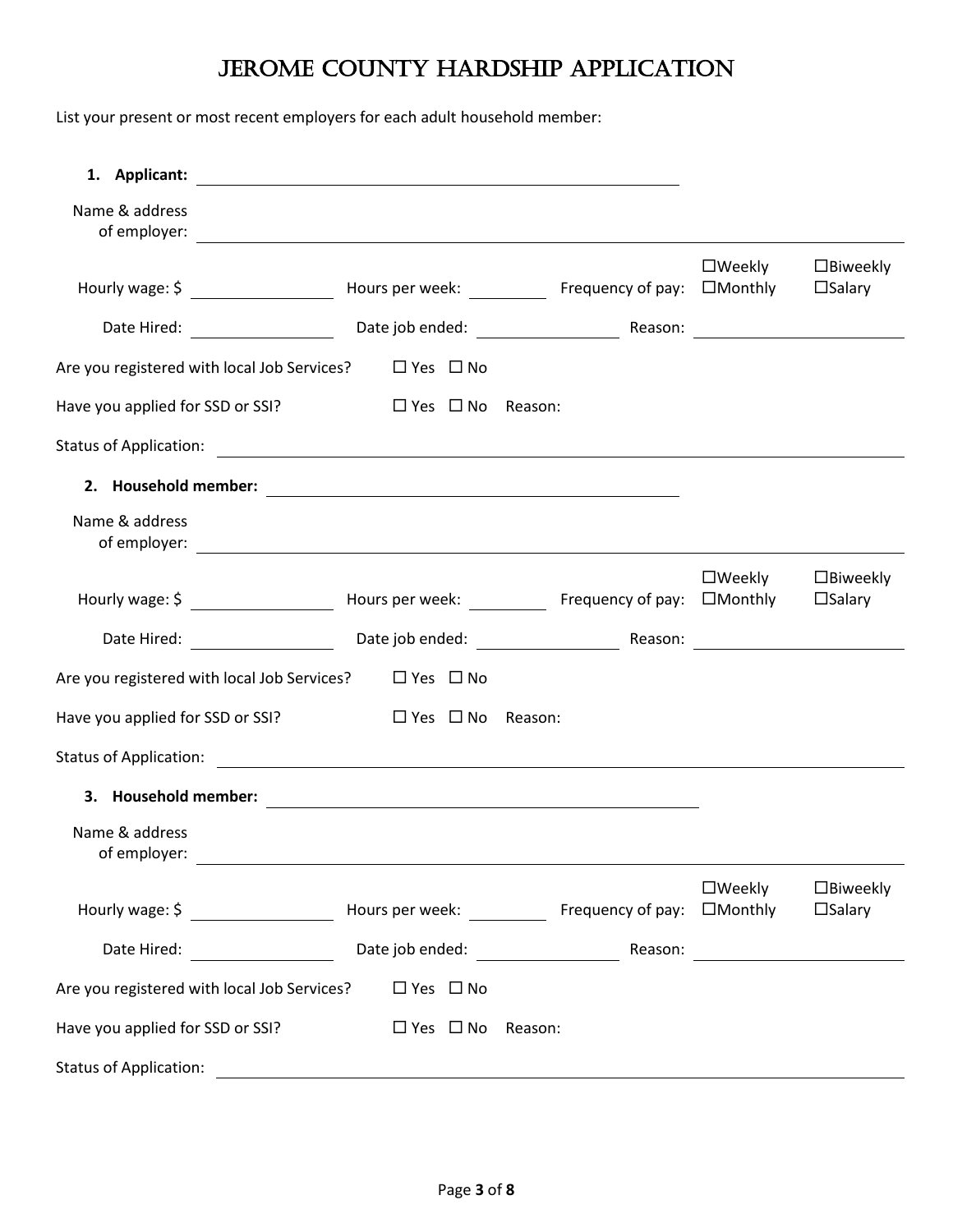Please answer the following question as accurately as possible.

Have you or any household member SOLD or GIVEN AWAY personal property\* in the past year?  $\Box$  Yes  $\Box$  No \* furniture, money, appliances, automobiles, etc. (If Yes, list below).

Have you or any household member SOLD or GIVEN AWAY real estate\* in the last five years?  $\Box$  Yes  $\Box$  No \* land, buildings, mobile home, etc. (If Yes, list below)

| <b>DESCRIPTION</b> | <b>DATE OF</b><br><b>SALE</b> | <b>VALUE</b> | <b>SALE PRICE</b> | <b>PURCHASER</b> |
|--------------------|-------------------------------|--------------|-------------------|------------------|
|                    |                               |              |                   |                  |
|                    |                               |              |                   |                  |
|                    |                               |              |                   |                  |
|                    |                               |              |                   |                  |

| Does Applicant or any member of the household have any actions pending from which they may receive money, such as |                            |
|-------------------------------------------------------------------------------------------------------------------|----------------------------|
| a lawsuit, inheritance, accident claim, divorce, insurance settlement, etc?                                       | $\square$ Yes $\square$ No |
| (If Yes, enter explanation, approximate amount and date expected to receive money)                                |                            |

| Federally adjusted gross income for the past year (from Income Tax Return): \$ |       |
|--------------------------------------------------------------------------------|-------|
| Tax Refund Received: \$                                                        | Date: |

What was your tax refund used for? (You will be asked to supply proof)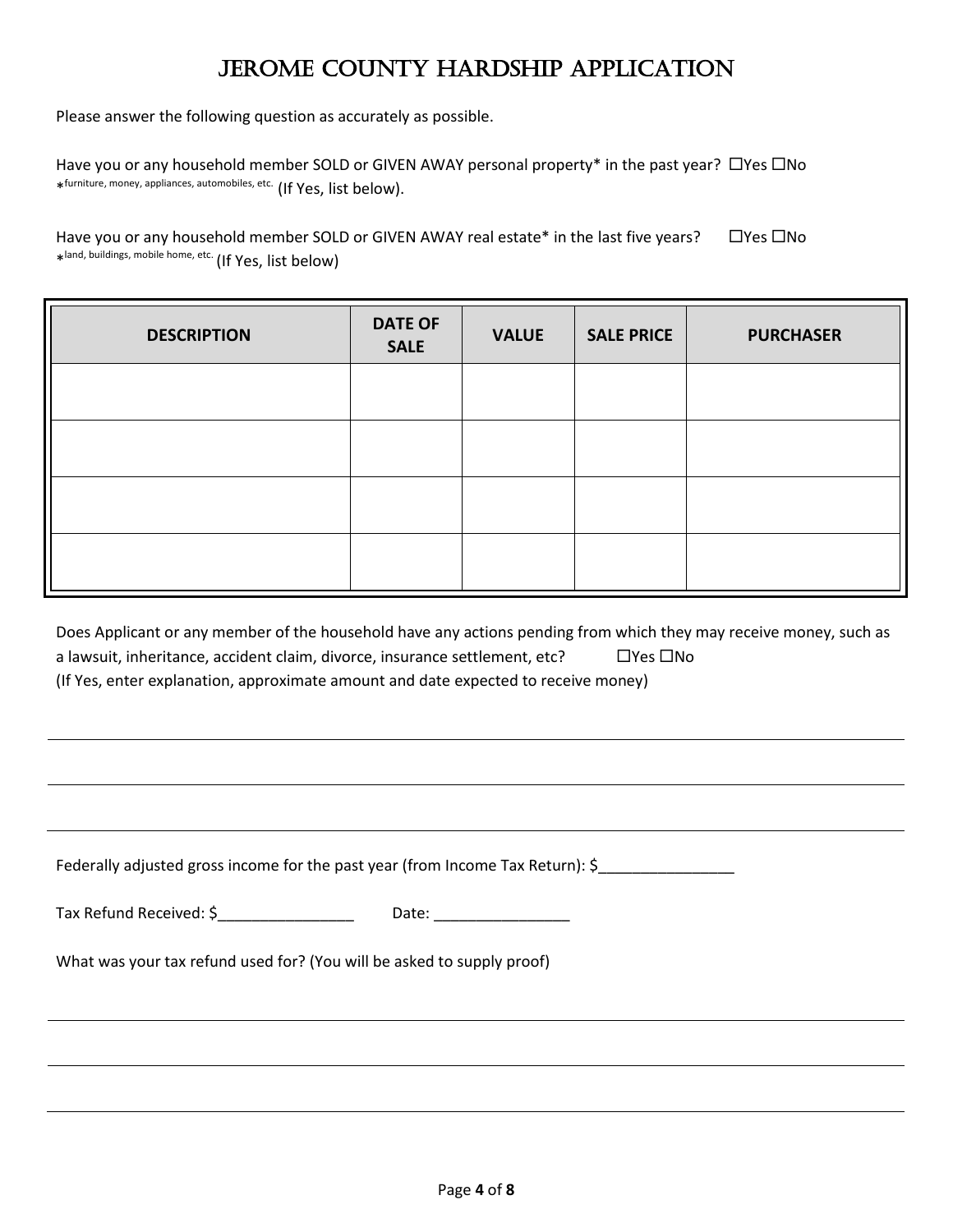The following pertains to items you or any member of your household have or on which your name appear:

| <b>Financial Assets</b>                                 | <b>Circle</b><br>One | <b>Account Name/Bank Title and Address</b> | Amount/Value |
|---------------------------------------------------------|----------------------|--------------------------------------------|--------------|
| Checking Account                                        | Yes / No             |                                            | \$           |
| Other Checking Account(s)                               | Yes / No             |                                            | \$           |
| Savings Account                                         | Yes / No             |                                            | \$           |
| Other Savings Account(s)                                | Yes / No             |                                            | \$           |
| Line of Credit                                          | Yes / No             |                                            | \$           |
| <b>Credit Card</b>                                      | Yes / No             |                                            | \$           |
| <b>Credit Card</b>                                      | Yes / No             |                                            | \$           |
| Certificate(s) of Deposit (CD)                          | Yes / No             |                                            | \$           |
| Life Insurance Policies (Cash Value)                    | Yes / No             |                                            | \$           |
| Stocks, Bonds, Trusts, Annuities<br>and/or Mutual Funds | Yes / No             |                                            | \$           |
| Other Retirement Account(s)                             | Yes / No             |                                            | \$           |
| Cash on Hand                                            | Yes / No             |                                            | \$           |
| Other                                                   | Yes / No             |                                            | \$           |

| <b>Real/Personal Property</b> | <b>Circle</b><br>One | <b>Description/Location of</b><br>Property | Value | <b>Amount Owed</b> |
|-------------------------------|----------------------|--------------------------------------------|-------|--------------------|
| Home/Residence                | Yes / No             |                                            | \$    | \$                 |
| Land                          | Yes / No             |                                            | \$    | \$                 |
| <b>Rental Property</b>        | Yes / No             |                                            | \$    | \$                 |
| Vehicle                       | Yes / No             |                                            | \$    | \$                 |
| <b>Recreational Vehicle</b>   | Yes / No             |                                            | \$    | \$                 |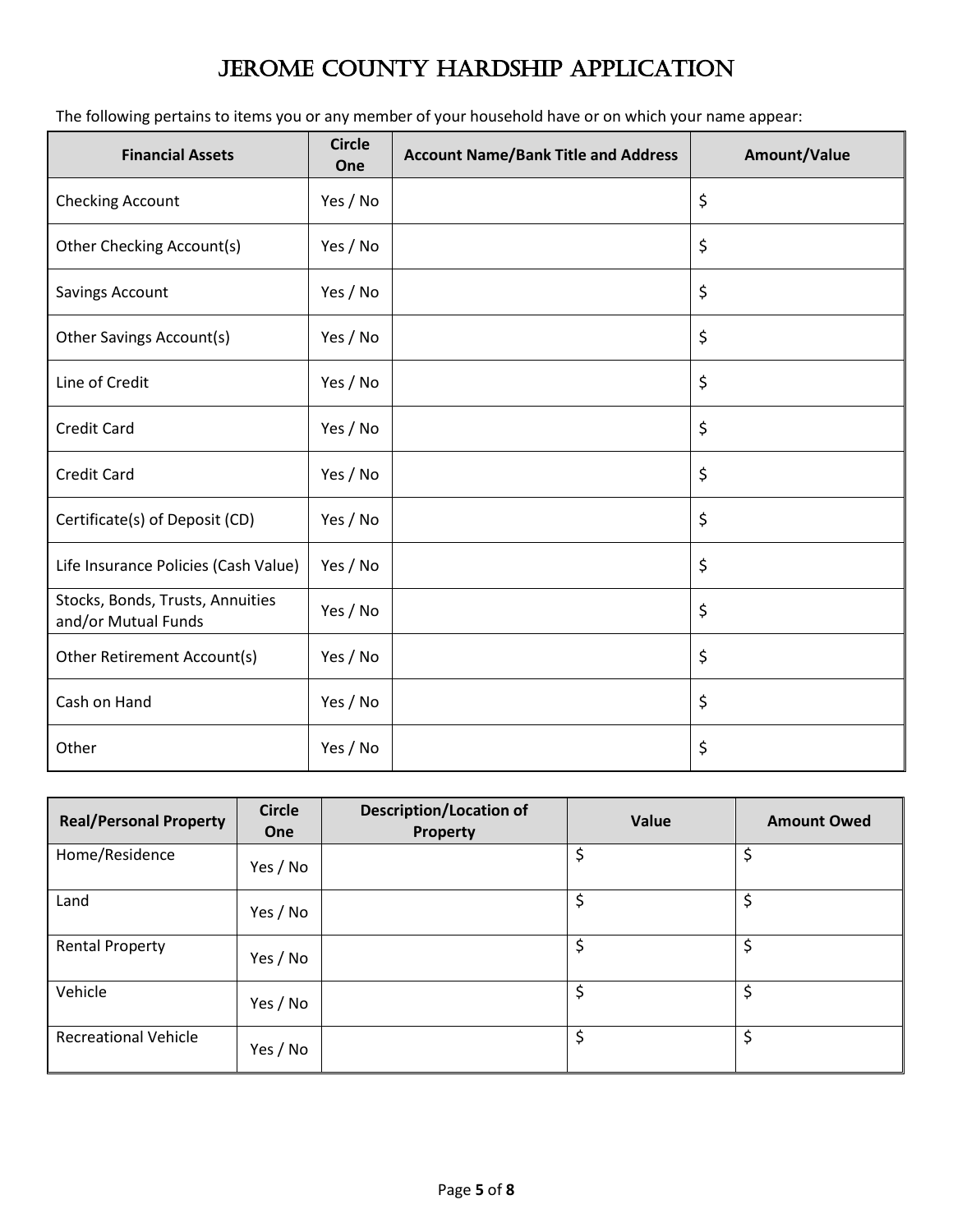| <b>FAMILY BUDGET</b>                                                             |                                 |                                      |                                 |  |
|----------------------------------------------------------------------------------|---------------------------------|--------------------------------------|---------------------------------|--|
| <b>EXPENSES:</b><br>(Enter all monthly expenses even if<br>not currently paying) | <b>MONTHLY</b><br><b>AMOUNT</b> | <b>INCOME</b>                        | <b>MONTHLY</b><br><b>AMOUNT</b> |  |
| <b>HOUSING/UTILITES:</b>                                                         |                                 | <b>EARNINGS:</b>                     |                                 |  |
| Rent/Mortgage Payment                                                            | \$                              | <b>Gross Wages</b>                   | \$                              |  |
| Space Rent                                                                       | \$                              | <b>Gross Wages</b>                   | \$                              |  |
| Homeowner's Insurance                                                            | \$                              | <b>Gross Wages</b>                   | \$                              |  |
| <b>Property Taxes</b>                                                            | \$                              | Self-Employed Income                 | \$                              |  |
| Heat (Type):                                                                     | \$                              | Other:                               | \$                              |  |
| Electricity                                                                      | \$                              | Unearned Income:                     | \$                              |  |
| Water                                                                            | \$                              | <b>Social Security</b>               | \$                              |  |
| Garbage                                                                          | \$                              | SSI                                  | \$                              |  |
| Telephone/Cellular                                                               | \$                              | SSI                                  | \$                              |  |
| <b>EDUCATION/JOB RELATED:</b>                                                    |                                 | SSI                                  | \$                              |  |
| Childcare                                                                        | \$                              | Child Support/Alimony                | \$                              |  |
| Car Payment                                                                      | \$                              | Unemployment                         | \$                              |  |
| Transportation (fuel, oil, etc.)                                                 | \$                              | Unemployment                         | \$                              |  |
| Auto Insurance                                                                   | \$                              | Workers' Compensation                | \$                              |  |
| Tuition/Fees/Books/Supplies                                                      | \$                              | Veterans' Benefits/Retirement        | \$                              |  |
| <b>Payroll Taxes</b>                                                             | \$                              | <b>Other Retirement/Pension</b>      | \$                              |  |
| <b>Medical/Healthcare</b>                                                        |                                 | <b>Tribal Assistance/Commodities</b> | \$                              |  |
| Doctor(s)                                                                        | \$                              | <b>Education Loans/Grants</b>        | \$                              |  |
| Hospital                                                                         | \$                              | Gifts/Loans                          | \$                              |  |
| Prescriptions/Medications                                                        | \$                              | \$<br>Interest/Dividends             |                                 |  |
| Dental/Dentures                                                                  | \$                              | Insurance/Settlements                | \$                              |  |
| Vision/Eyeglasses                                                                | \$                              | <b>State Cash Assistance</b>         | \$                              |  |
| Health Insurance                                                                 | \$                              | Contributions                        | \$                              |  |
| Other:                                                                           | \$                              | <b>Inheritance/Trust Payments</b>    | \$                              |  |
| <b>Household/Personal Care</b>                                                   |                                 | SNAP (Food Stamps)                   | \$                              |  |
| Groceries: Food                                                                  | \$                              | Church or County Assistance          | \$                              |  |
| Groceries: Non-Food                                                              | \$                              | Subsidized Housing/Utility           | \$                              |  |
| Other:                                                                           | \$                              | <b>Energy Assistance</b>             | \$                              |  |
| Other:                                                                           | \$                              | Income Tax Refund                    | \$                              |  |
| Other:                                                                           |                                 | <b>Subsidized Childcare</b>          | \$                              |  |
| Court Ordered Child Support                                                      | \$                              | Rental/Escrow Payment                | \$                              |  |
| Garnishments/Fines                                                               | \$                              | Sale of Goods                        | \$                              |  |
| Church Tithing                                                                   | \$                              | Lottery/Casino Winnings              | \$                              |  |
| Other:                                                                           | \$                              | \$<br>Other:                         |                                 |  |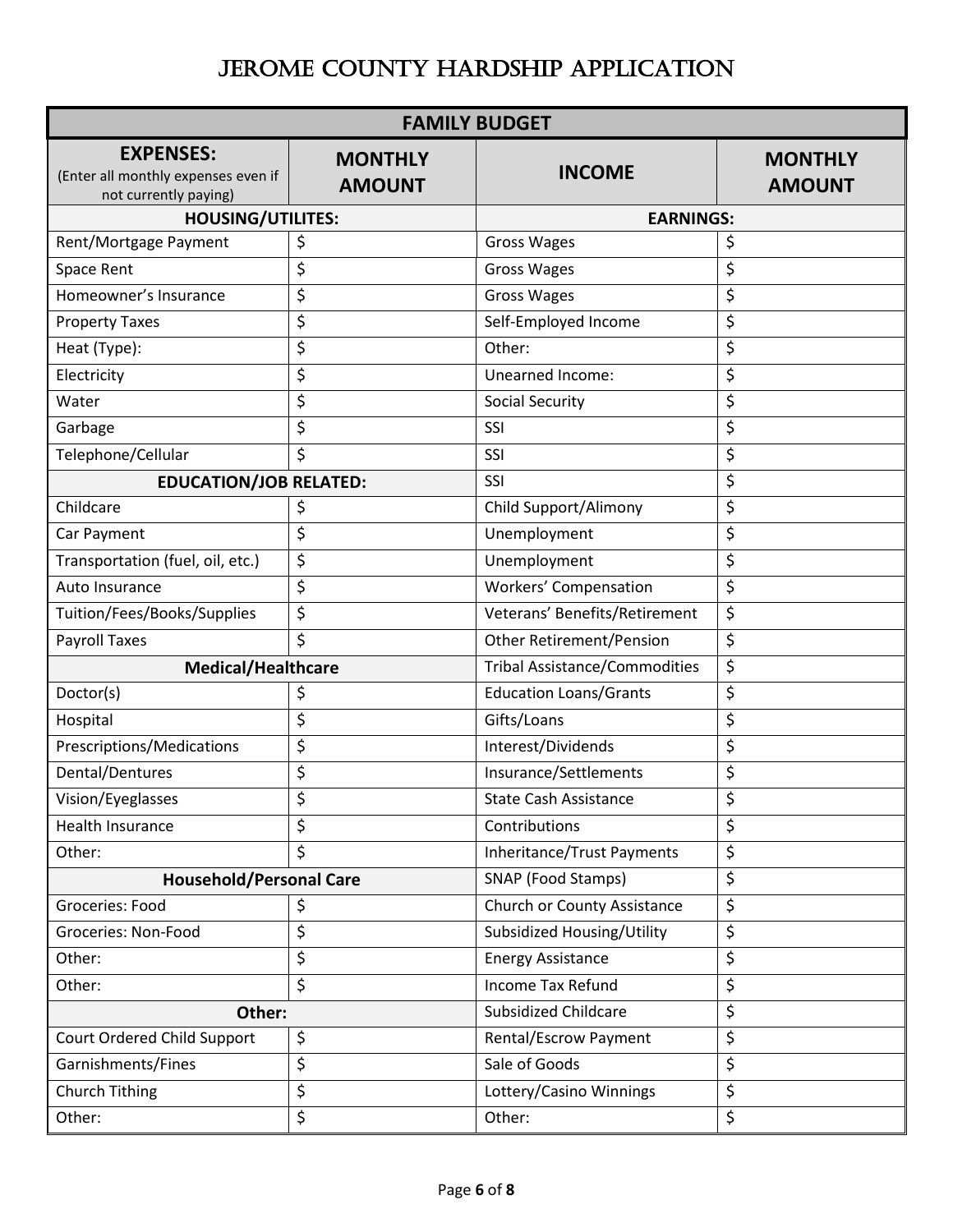### JEROME COUNTY HARDSHIP APPLICATION Information Release

I willfully cooperate with and will supply all information requested to the representative of JEROME COUNTY in order that my/our application can be acted upon within a reasonable time.

I/We also request my/our relatives, banker, credit union, landlord, prospective landlord, pharmacies, and any other persons or organizations including the State Department of Health & Welfare, Social Security Administration, Department of Veterans Affairs, law enforcement agencies, courts, Legal Aid, attorney, shelter or food agencies, Idaho Department of Employment, current or former employer(s), having information concerning me/us or my/our circumstances, to provide the information to such representative(s) of JEROME COUNTY, insofar as it is pertinent to this application.

I/We hereby authorize JEROME COUNTY and its representatives to release pertinent information regarding the application, the contents thereof and action taken thereon to all parties of interest as provided by §63-701 *Idaho Code*. I/We hereby authorize a copy of this agreement to be used when necessary and give it full force as the original. This release is valid as long as it is pertinent to this application.

| Signature of Applicant | Signature of Spouse<br>(or other adult household member) |
|------------------------|----------------------------------------------------------|
|                        |                                                          |
| County Interviewer     | Date                                                     |

### OATH

I/We hereby solemnly swear and affirm that I/We have fully examined and understand the contents of this application and the information provided by me/us is true and correct.

I/We understand that any information given or withheld in regard to this application is subject to investigation and upon recognition of any falsehood, the application will be denied and I/we may be prosecuted to the fullest extent of the law.

| Signature of Applicant | Signature of Spouse<br>(or other adult household member) |
|------------------------|----------------------------------------------------------|
|                        |                                                          |
| County Interviewer     | Date                                                     |